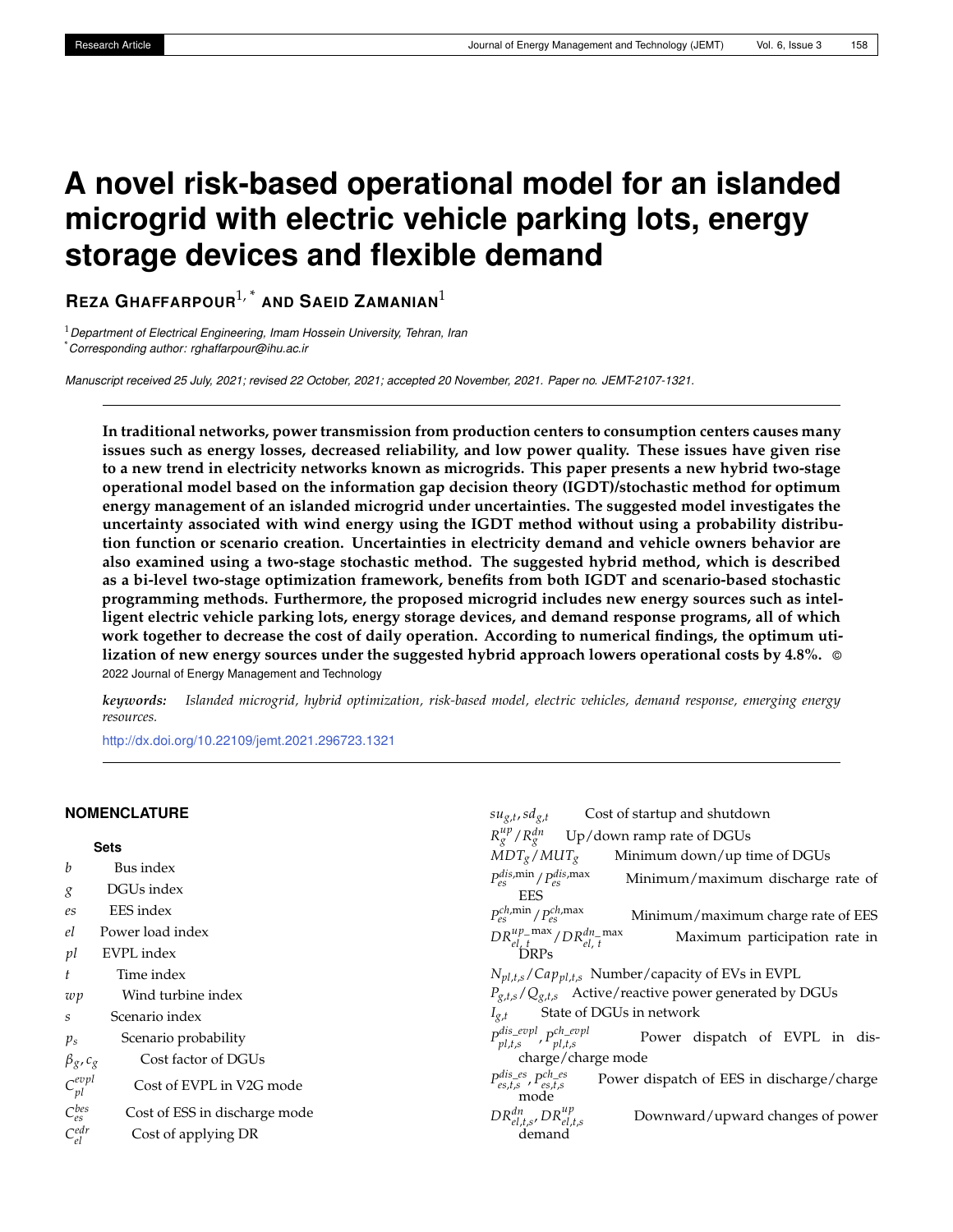*x ch es*,*t*,*s* , *x dis es*,*t*,*s* charge/discharge of EES Binary variables related to

 $SOC_{es,t,s}$ *SOE*<sub>pl,t,s</sub> State of charge of EES and EVPL *d DR el*, *t*,*s* , *del*, *<sup>t</sup>*,*<sup>s</sup>* Power demand after and before DR *Pwp*,*t*,*<sup>s</sup>* Wind power generation *UPL*2*<sup>G</sup> pl*, *t*,*s* , *UG*2*PL pl*, *t*,*s* Binary variables related to charge/discharge of EVPL

 $PF_{b,b',t,s}$ , $QF_{b,b'}$ Active and reactive power flow  $\delta_{b,t,s}$ ,  $V_{b,t,s}$ Angle and voltage of buses

## **1. INTRODUCTION**

In recent years, the growing trend of energy consumption and the constraints, economic and environmental problems caused by fossil fuel sources have made the issue of energy management one of the most important issues. The concept of microgrids (MGs) has become very important due to goals such as the development of renewable energy sources (RESs), technological advances and government policies to reduce fossil fuel consumption and the deprivation of some areas of energy distribution networks. The MG is a part of the electricity generation and distribution network that consists of a number of distributed generation units (DGUs), energy storage systems, loads and protection equipment and can operate in two modes: connected to the grid or independent of the national grid [\[1\]](#page-6-0). The advantages of MGs include reducing energy and fuel costs, increasing system reliability, increasing power system flexibility, improving the quality of services for consumers, and improving the management of renewable resources uncertainty [\[2\]](#page-6-1). Furthermore, as the use of RESs has increased, new difficulties in the operation of power networks have emerged owing to the uncertain nature of these resources. To meet these challenges, it is necessary to increase flexibility in the operation of power systems. Operational flexibility in the power grid means creating a balance between production and consumption with the lowest operating costs. Various solutions have been proposed to enhance the flexibility of electrical networks, such as using modern approaches to uncertainty management [\[3\]](#page-6-2), using resources with fast startup [\[4\]](#page-6-3), improving network infrastructure and efficiency, and applying emerging resources [\[5\]](#page-6-4).The presence of emerging flexible sources such as intelligent electric vehicle parking lots (EVPL), energy storage devices (EES) and demand response programs (DRPs) are good options to decrease the impact of uncertainty on the output power of RESs and create. Also, with the enhancing penetration of EVPLs and RESs in power systems, the need to provide a modern uncertainty management approach has become very important. Therefore, this paper proposes a new two-stage optimization problem to manage uncertainties related to RESs, power demand, and the behavior of EV owners in an islanded MG integrated with emerging energy sources.

### **A. Literature review**

Several studies on MG energy management have been conducted in recent years. In [\[6\]](#page-6-5), an optimum pricing approach for a MG in the energy markets utilizing the MG reconfiguration, which is stated as a two-stage optimization scheme with the AC power model in consideration. As mentioned in [**?** ]one of the distinguishing features of MGs is their capacity to operate in an islanding mode, which may offer many advantages to both customers and energy providers. This literature offers a novel optimum approach for configurable MGs that seeks to

minimize the overall cost of operation in terms of reliability cost, fuel cost, and the cost of buying energy from the upstream network. Due to the existing uncertainties and limitations of AC power flow, in [\[7\]](#page-7-0), The authors of [\[7\]](#page-7-0),presents a comprehensive optimization framework for scheduling an MG including RESs, microturbine generators, as well as batteries. In [\[8\]](#page-7-1), an optimum scheduling model for an MG's involvement in the energy distribution market is given in conjunction with a distribution market operator. The authors of [\[9\]](#page-7-2) propose a stochastic model for assessing economic-environmental problems in a reconfigurable MG integrated with combined heat and power, with the goal of minimizing the overall operating cost of a power and heat-based MG.

The authors of [\[9\]](#page-7-2) examined energy management and operation from the fundamental elements of industrial performance, where intelligent systems and MGs are presented as the next step for industrial facilities to utilize and manage energy usage. The authors of [\[10\]](#page-7-3) propose a stochastic structure for optimal planning and operation of long-term development of heat and powerbased MGs as part of an active distribution network, wherein the optimal location and capacity of thermal and electrical facilities, as well as the effect of RESs and DRP, are determined. In [\[11\]](#page-7-4), information gap decision theory (IGDT) was utilized to describe load uncertainty in order to achieve optimum MG scheduling in the short term. To offer a thorough analysis of load uncertainty, the best and worst conceivable circumstances are assessed using the robustness and opportunity functions of IGDT, resulting in risk-averse and risk-seeker models. In [\[12\]](#page-7-5), a methodology for power management of a multi-MG system with the objective of decreasing emissions as well as other financial goals is given as a stochastic programming model in an unpredictable environment, in accordance with worldwide legislation to decrease pollutants. In [\[13\]](#page-7-6), a stochastic technique to address uncertainties in MGs is studied by considering carbon emissions and energy costs as objective functions, focusing on the role of DRPs and EESs on the mentioned objective functions. In [\[14\]](#page-7-7), a robust model for optimal management of multi-MGs in the presence of power-to-X technologies and EVPLs is proposed, in which a decentralized technique is employed to solve the model by considering their private information. A multiobjective IGDT model is proposed in [\[15\]](#page-7-8) to control uncertainties linked to renewable energy resources in hydrogen-based MGs, where the influence of EVPLs on the energy cost of MGs is also studied.

The authors of [\[16\]](#page-7-9) developed a robust-stochastic hybrid approach to find the optimum MG scheduling without taking into account the network's technological constraints. In [\[17\]](#page-7-10), an IGDT-stochastic programming technique was assessed for the optimum performance of an energy hub, in which wind unit uncertainty is controlled using a probabilistic strategy and power price uncertainty is addressed using the IGDT method. A hybrid stochastic-IGDT approach for simultaneous optimization of gas and electricity providers in the presence of electricity to gas conversion units is also presented in [\[18\]](#page-7-11), at which uncertainties related to wind energy are modelled using a stochastic approach and uncertainties related to gas demand are modelled using an IGDT approach. In [\[19\]](#page-7-12), a hybrid two-stage hybrid-IGDT technique is suggested to address the electricity and heat markets, wherein the uncertainty related to wind power production is modelled using the IGDT approach and the uncertainty related to electricity demand and heat is modelled using the stochastic approach. In [\[20\]](#page-7-13), the linked scheduling of electricity, gas, and heating networks is addressed using a combination stochastic-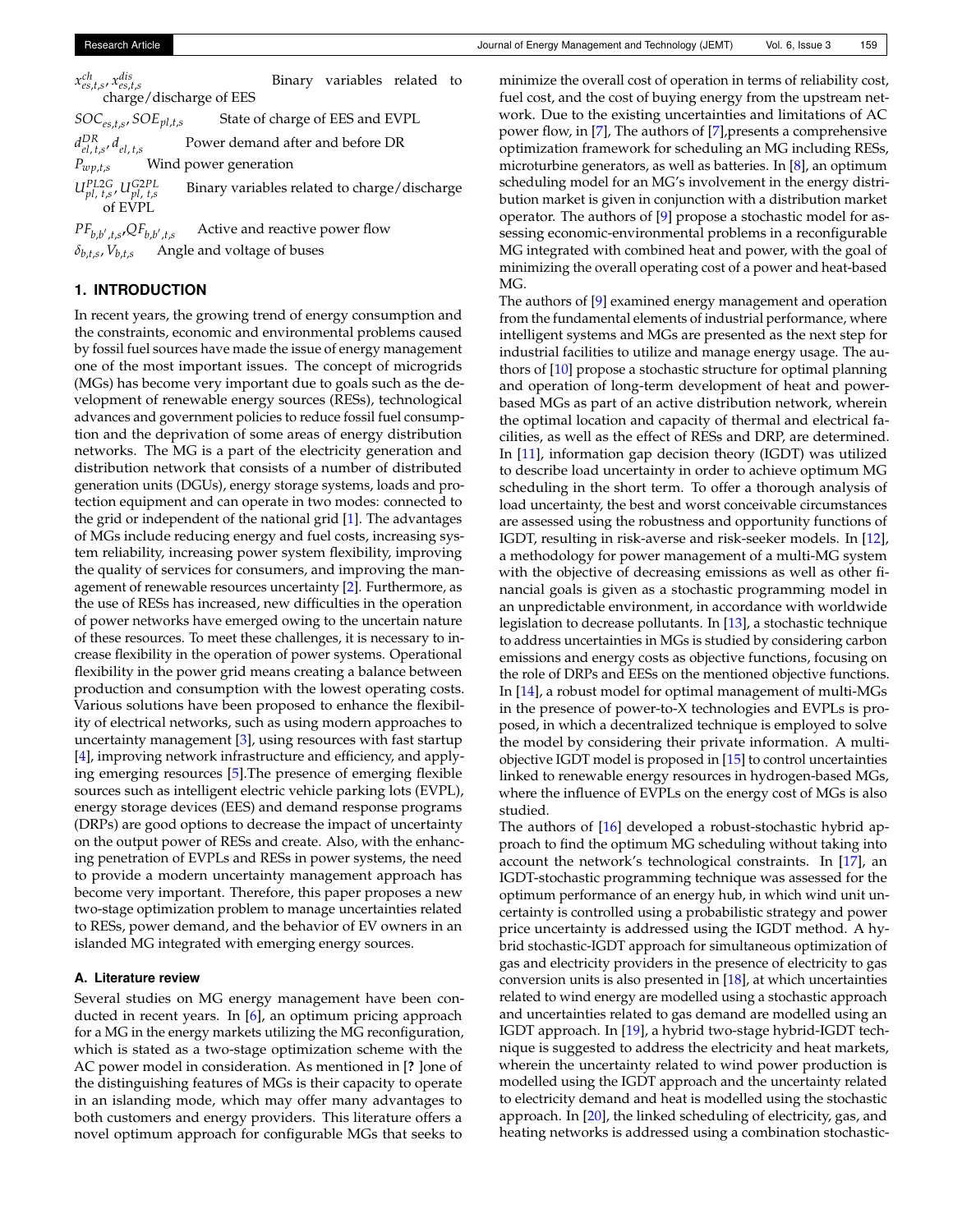robust method, wherein wind energy uncertainty is represented using a robust solution while electricity, heat, and gas demand uncertainty is managed using a stochastic approach. In [\[21\]](#page-7-14), a mixed robust-stochastic model is introduced to consider uncertainties linked to wind and energy price in multiple energy systems.

#### **B. Contributions**

In the reviewed studies, the authors focused mainly on stochastic, robust, and IGDT approaches to managing uncertainties in islanded MGs, ignoring the role of hybrid approaches in addressing uncertainties in islanded MGs. In addition, the role of emerging energy sources under a coordinated plan to decrease the cost of operating an islanded MG has not been comprehensively studied in the reviewed articles. According to Table 1 and reviewed studies, in this paper, a new two-stage hybrid stochastic-IGDT approach for optimal management of power sources in an islanded MG in the presence of EVPL, DRP, and EES is evaluated. The main contributions to this paper are as follows:

- Presenting a hybrid two-stage stochastic-IGDT approach to managing wind energy uncertainties, power load, and the behavior of electric vehicle owners in an islanded MG. In the introduced model, the uncertainty in wind power generation is modeled under an IGDT-based robust approach and the uncertainties related to power load and electric vehicles are modeled under the stochastic programming.
- Evaluating the effect of the DRP and EES on the optimum operation of an islanded MG, taking into account the technical limitations of the MG.
- Investigating the effect of the vehicle-to-grid (V2G) capability of EVPL on the optimal scheduling of the islanded MG and the daily operating cost, taking into account the uncertainties related to the time of entry and exit of EVs from the parking lot, as well as the state of charge (SoC) of vehicles when entering and leaving the parking lot.

| <b>Table 1.</b> Comparison between the proposed model and |                                               |  |
|-----------------------------------------------------------|-----------------------------------------------|--|
|                                                           | <b><i><u>nvorricum</u></i></b> <i>urorleg</i> |  |

|                |                  | previous works |            |            |                               |  |
|----------------|------------------|----------------|------------|------------|-------------------------------|--|
| Refs           | Islanded MG EVPL |                | <b>EES</b> | <b>DRP</b> | Uncertainty modeling          |  |
| [?]            |                  | $\times$       |            | $\times$   | Chance-constrained stochastic |  |
| [11]           | $\times$         | $\times$       |            |            | IGDT                          |  |
| [13]           | $\times$         | $\times$       |            |            | Stochastic                    |  |
| [14]           | $\times$         |                |            |            | Robust                        |  |
| $[15]$         | $\times$         |                |            |            | IGDT                          |  |
| Proposed model |                  |                |            |            | Hybrid IGDT/stochastic        |  |

# **2. PROBLEM FORMULATION UNDER THE STOCHAS-TIC MODEL**

#### **A. Objective function**

The suggested stochastic programming model aims to minimize the cost of operating the islanded MG in the face of uncertainties due to electric cars and power demand, regardless of wind power output uncertainties. The suggested model's goal function is represented as a stochastic planning problem in [1,](#page-2-0) which is divided into five sections. The first section details the costs of starting up and shutting down DGUs. The operating costs of DGUs are shown in the second portion of the objective function. The third component of the goal function depicts the cost of operating the EVPL. The fourth and fifth parts of the objective function also indicate the cost of operating the EES and carrying out the DRP, respectively.

<span id="page-2-0"></span>
$$
\min \sum_{t=1}^{NT} \sum_{g=1}^{NC} (su_{g,t} + sd_{g,t})
$$
\n
$$
+ \sum_{s=1}^{NS} p_s \left[ \sum_{t=1}^{NT} \sum_{g=1}^{NC} (\beta_g P_{g,t,s} + c_g I_{g,t}) + \sum_{t=1}^{NT} \sum_{p=1}^{NPL} C_{pl}^{evpl} P_{pl,t,s}^{dis\_evpl} + \sum_{t=1}^{NT} \sum_{e=1}^{NES} C_{es}^{bes} P_{es,t,s}^{dis\_es} + \sum_{t=1}^{NT} \sum_{e=1}^{NEL} C_{el}^{edr} D R_{el,t,s}^{dn} \right]
$$
\n(1)

#### **B. Constraints**

In recent years, DGUs have received much attention due to their unique characteristics, such as rapid response, extremely low pollution, low operating costs, and greater environmental friendliness. A set of limitations related to the operation of DGUs is presented in relationships [2](#page-2-1) to [12.](#page-2-2) Eqs. [2](#page-2-1) and [3](#page-2-3) show the active and reactive power limits of DGUs. Eqs. [4](#page-2-4) and [5](#page-2-5) show the power ramp rate limit of DGUs. The minimum up and down time of DGUs is given in  $6$  to [9.](#page-2-7) The on and off states cost of the DGUs are also expressed by [10](#page-2-8) to [12](#page-2-2) [\[21\]](#page-7-14).

<span id="page-2-1"></span>
$$
P_g^{\min} I_{g,t} \le P_{g,t,s} \le P_g^{\max} I_{g,t}
$$
 (2)

<span id="page-2-3"></span>
$$
Q_g^{\min} I_{g,t} \le Q_{g,t,s} \le Q_g^{\max} I_{g,t}
$$
 (3)

<span id="page-2-4"></span>
$$
P_{g,t,s} - P_{g,t-1,s} \le R_g^{up} \tag{4}
$$

<span id="page-2-5"></span>
$$
P_{g,t-1,s} - P_{g,t,s} \le R_g^{dn} \tag{5}
$$

<span id="page-2-6"></span>
$$
I_{g,t} - I_{g,t-1} \leq I_{g,t+UT_{g,u}}
$$
 (6)

$$
UT_{g,u} = \begin{cases} u & u \leq MUT_g \\ 0 & u > MUT_g \end{cases}
$$
 (7)

$$
I_{g,t-1} - I_{g,t} \le 1 - I_{g,t+DT_{g,u}}
$$
 (8)

<span id="page-2-7"></span>
$$
DT_{g,u} = \begin{cases} u & u \leq MDT_g \\ 0 & u > MDT_g \end{cases}
$$
 (9)

<span id="page-2-8"></span>
$$
0 \le s u_{g,t} \le SUC_g(I_{g,t} - I_{g,t-1})
$$
\n(10)

$$
0 \le sd_{g,t} \le SDC_g(I_{g,t-1} - I_{g,t})
$$
\n(11)

The set of limitations related to battery performance is given in [12](#page-2-2) t[o17.](#page-3-0) Battery charge and discharge limits are given in [12](#page-2-2) and [13.](#page-2-9) The logical relationship between charge and discharge, which indicates that the battery can only be in a charge or discharge operation at any one time, is given in Equation [14.](#page-2-10) The SoC of the battery is given in [15.](#page-3-1) The equality of the initial and final conditions of battery SoC is given in [16.](#page-3-2) Finally, the battery SoC should be limited by the minimum and maximum values given in [17](#page-3-0) [\[22\]](#page-7-15).

<span id="page-2-2"></span>
$$
P_{es}^{dis, \min} x_{es,t,s}^{dis} \le P_{es,t,s}^{dis} \le P_{es}^{dis, \max} x_{es,t,s}^{dis}
$$
 (12)

<span id="page-2-9"></span>
$$
P_{es}^{ch,\min} x_{es,t,s}^{ch} \leq P_{es,t,s}^{ch} \leq P_{es}^{ch,\max} x_{es,t,s}^{ch}
$$
 (13)

<span id="page-2-10"></span>
$$
x_{es,t,s}^{ch} + x_{es,t,s}^{dis} \le 1 \tag{14}
$$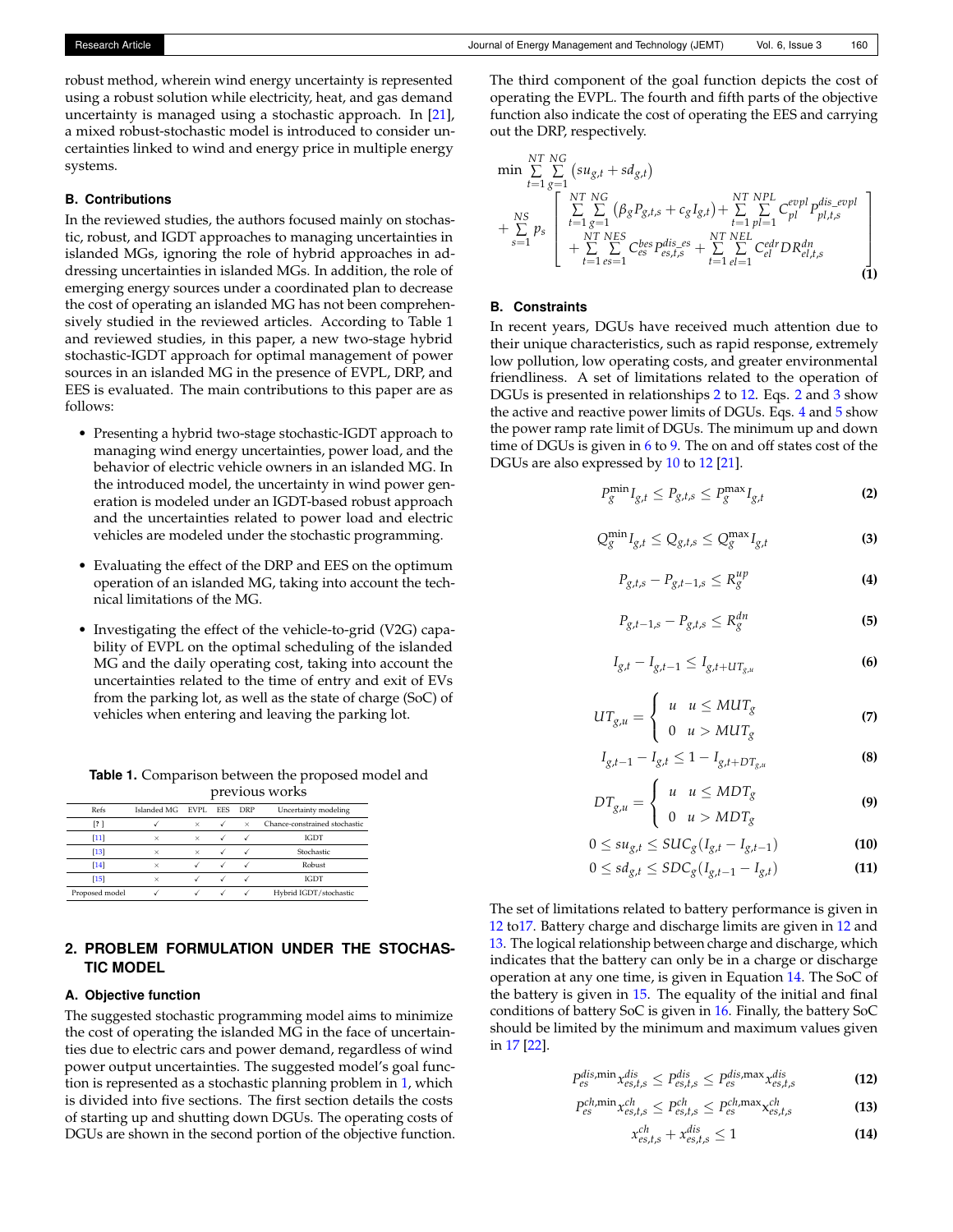<span id="page-3-1"></span>
$$
SOC_{es,t+1,s} = SOC_{es,t,s} + \eta_{es}^{ch} P_{es,t,s}^{ch} - \frac{P_{es,t,s}^{dis}}{\eta_{es}^{dis}}
$$
(15)

<span id="page-3-2"></span>
$$
SOC_{es,t=24,s} = SOC_{es,int}
$$
 (16)

<span id="page-3-0"></span>
$$
SOC_{es}^{\min} \leq SOC_{es,t,s} \leq SOC_{es}^{\max}
$$
 (17)

According to the DR scheme, consumers can shift their load from high-priced hours to lower-priced hours, thereby reducing their electricity bills and receiving a reward for reducing their load. The network load after running the DR program is defined by [18.](#page-3-3) Eq. [19](#page-3-4) states that the total amount of shifted load over the entire time period is zero. In addition, the amount of shiftable load per hour has a limit expressed by [20](#page-3-5) and [21](#page-3-6) [\[17\]](#page-7-10).

<span id="page-3-3"></span>
$$
d_{el, t,s}^{DR} = d_{el, t,s} - DR_{el, t,s}^{dn} + DR_{el, t,s}^{up}
$$
 (18)

<span id="page-3-4"></span>
$$
\sum_{t=1}^{NT} (DR_{el,t,s}^{up} - DR_{el,t,s}^{dn}) = 0
$$
 (19)

<span id="page-3-5"></span>
$$
0 \leq DR_{el,t,s}^{up} \leq DR_{el,t}^{up\_max}
$$
 (20)

<span id="page-3-6"></span>
$$
0 \le DR_{el,t,s}^{dn} \le DR_{el,t}^{dn\text{-}\max}
$$
 (21)

The equations for EVPL are given in [22](#page-3-7) to [34.](#page-3-8) In the proposed model, the EVPL, in addition to the responsibility of charging electric vehicles, taking into account the preferences of vehicle owners, can also work in the V2G mode. In relations [22](#page-3-7) to [26,](#page-3-9) the time of entry and exit of vehicles to/from the parking lot and their SoC at the time of entry and exit to/from the parking lot are expressed by the Gaussian probability distribution function. In these relationships,*µ* and*σ* <sup>2</sup> are mean and variance of uncertain parameters, respectively.

<span id="page-3-7"></span>
$$
t_{ev}^{arv} = f_{TG}(\chi; \mu_{arv}, \sigma_{arv}^2, (t_{ev}^{arv, \min}, t_{ev}^{arv, \max}))
$$
 (22)

$$
t_{ev}^{arv} \leq t_{ev}^{dep} \tag{23}
$$

$$
t_{ev}^{dep} = f_{TG}(\chi; \mu_{dep}, \sigma_{dep}^2, (t_{ev}^{dep,min}, t_{ev}^{dep,max}))
$$
 (24)

<span id="page-3-9"></span>
$$
SOC_{ev}^{arv} = f_{TG}(\chi; \mu_{SOC_{arv}}, \sigma_{SOC_{ev}}^2, (SOC_{ev}^{arv,min}, SO_{ev}^{carv,max}))
$$
\n
$$
SOC_{ev}^{dep} = f_{TG}(\chi; \mu_{SOC_{dep}}, \sigma_{SOC_{dep}}^2, (SOC_{ev}^{dep,min}, SOC_{ev}^{dep,max}))
$$
\n(25)

The number of vehicles in the parking lot at time t is determined by [27](#page-3-10) and the parking capacity at time t is obtained from Equation [28](#page-3-11) according to the capacity of the vehicles that are in the parking lot at this time.

<span id="page-3-10"></span>
$$
N_{pl,t,s} = N_{pl,t-1,s} + N_{pl,t,s}^{aro} - N_{pl,t,s}^{dep}
$$
 (27)

<span id="page-3-11"></span>
$$
Cap_{pl,t,s} = Cap_{pl,t-1,s} + Cap_{pl,t,s}^{arv} - Cap_{pl,t,s}^{dep}
$$
 (28)

The maximum allowable power between the parking lot and the MG at time t is provided by [29](#page-3-12) and **??**. As can be seen, this amount depends on the number of vehicles in the parking lot and the charge and discharge rate. In order to prevent simultaneous discharging and charging in the parking lot, [31](#page-3-13) is considered. The SoC of the parking lot is obtained at any given moment from [32.](#page-3-14) The maximum and minimum parking energy levels are presented as a function of parking capacity in relation [33](#page-3-15) [\[3\]](#page-6-2).

<span id="page-3-12"></span>
$$
P_{pl,\,t,s}^{PL2G} \le \gamma^{dis} N_{pl,t,s} U_{pl,\,t,s}^{PL2G}
$$
 (29)

$$
P_{pl,t,s}^{G2PL} \le \gamma^{ch} N_{pl,t,s} U_{pl,t,s}^{G2PL} \tag{30}
$$

<span id="page-3-13"></span>
$$
U_{pl,t,s}^{PL2G} + U_{pl,t,s}^{PL2G} \le 1
$$
\n(31)

<span id="page-3-14"></span>
$$
SOE_{pl,t,s} = SOE_{pl,t-1,s} + SOE_{pl,t,s}^{aro} - SOE_{pl,t,s}^{dep}
$$
  
+
$$
\eta_{ch} P_{pl,t,s}^{G2PL} - \frac{P_{pl,t,s}^{PLG}}{\eta_{dis}}
$$
(32)

<span id="page-3-15"></span>
$$
SOC_{PL}^{\min} Cap_{PL,t,s} \leq SOE_{PL,t,s} \leq SOC_{PL}^{\max} Cap_{PL,t,s}
$$
 (33)

The set of limitations related to the power grid, including the balance constraints and the power flow relationships, is stated in the set of relations [34](#page-3-8) to [38.](#page-3-16) The limits of active and reactive power balance and power flow of different sources are expressed in **??** and **??**. The AC power flow relationships for active and reactive power are shown in [36](#page-3-17) and [37,](#page-3-18) respectively. The heat limit of the transmission line is given in [38](#page-3-16) and [39.](#page-3-19) Finally, the voltage limit for each network bus is given in [40.](#page-3-20)

<span id="page-3-8"></span>
$$
\frac{G_b}{g} P_{g,t,s} + \sum_{wp}^{WP_b} P_{wp,t,s} + \sum_{es}^{ES_b} \left( P_{es,t,s}^{es\_dis} - P_{es,t,s}^{es\_ch} \right) \n+ \sum_{pl}^{PL_b} \left( P_{pl,t,s}^{PL2G} - P_{pl,t,s}^{G2PL} \right) - \sum_{el}^{EL_b} d_{el,t,s}^{dr} = \sum_{b'} P F_{b,b',t,s}
$$
\n(34)

$$
\frac{G_b}{g} Q_{g,t,s} + \sum_{wp}^{WP_b} Q_{wp,t,s} - \sum_{el}^{EL_b} Q_{el,t,s}^{dr} = \sum_{b'} Q F_{b,b',t,s}
$$
 (35)

<span id="page-3-17"></span>
$$
0 \leq PF_{b,b',t,s} \leq PF_{b,b'}^{\max} \tag{36}
$$

<span id="page-3-18"></span>
$$
0 \le QF_{b,b',t,s} \le QF_{b,b'}^{\text{max}} \tag{37}
$$

<span id="page-3-16"></span>
$$
0 \leq PF_{b,b',t,s} \leq PF_{b,b'}^{\max} \tag{38}
$$

<span id="page-3-19"></span>
$$
0 \leq QF_{b,b',t,s} \leq QF_{b,b'}^{\max} \tag{39}
$$

<span id="page-3-20"></span>
$$
V_b^{\min} \le V_{b,t,s} \le V_b^{\max} \tag{40}
$$

## **3. 3. PROBLEM FORMULATION UNDER HYBRID STOCHASTIC-IGDT**

As previously stated, the IGDT technique was employed in this research to simulate the uncertainty of wind power output. In general, the following is the mathematical explanation of the problem uncertainty:

$$
U = U(\overline{\Psi}, \varepsilon) = \left\{ \Psi : \left| \frac{\Psi - \overline{\Psi}}{\overline{\Psi}} \right| \le \varepsilon \right\}
$$
 (41)

Where and are the forecasted and actual values of the uncertain parameter. is the difference between the forecasted and the actual value of the uncertain parameter [\[19\]](#page-7-12).

This approach, which is frequently employed by conservative decision-makers, improves the objective function's performance against the potential of mistakes in estimating the unknown input parameter. The collection of decision variables must be established in such a manner that the real objective function is computed against the uncertainty parameter's deviation from the anticipated value. When the goal function is secured against the maximum uncertainty radius, a risk-averse decision is taken. In other words, the decision-maker will be confident that the value of the objective function does not exceed the allowed limit for an undefined parameter within the range of the obtained uncertainty radius. These are the mathematical connections that describe this strategy: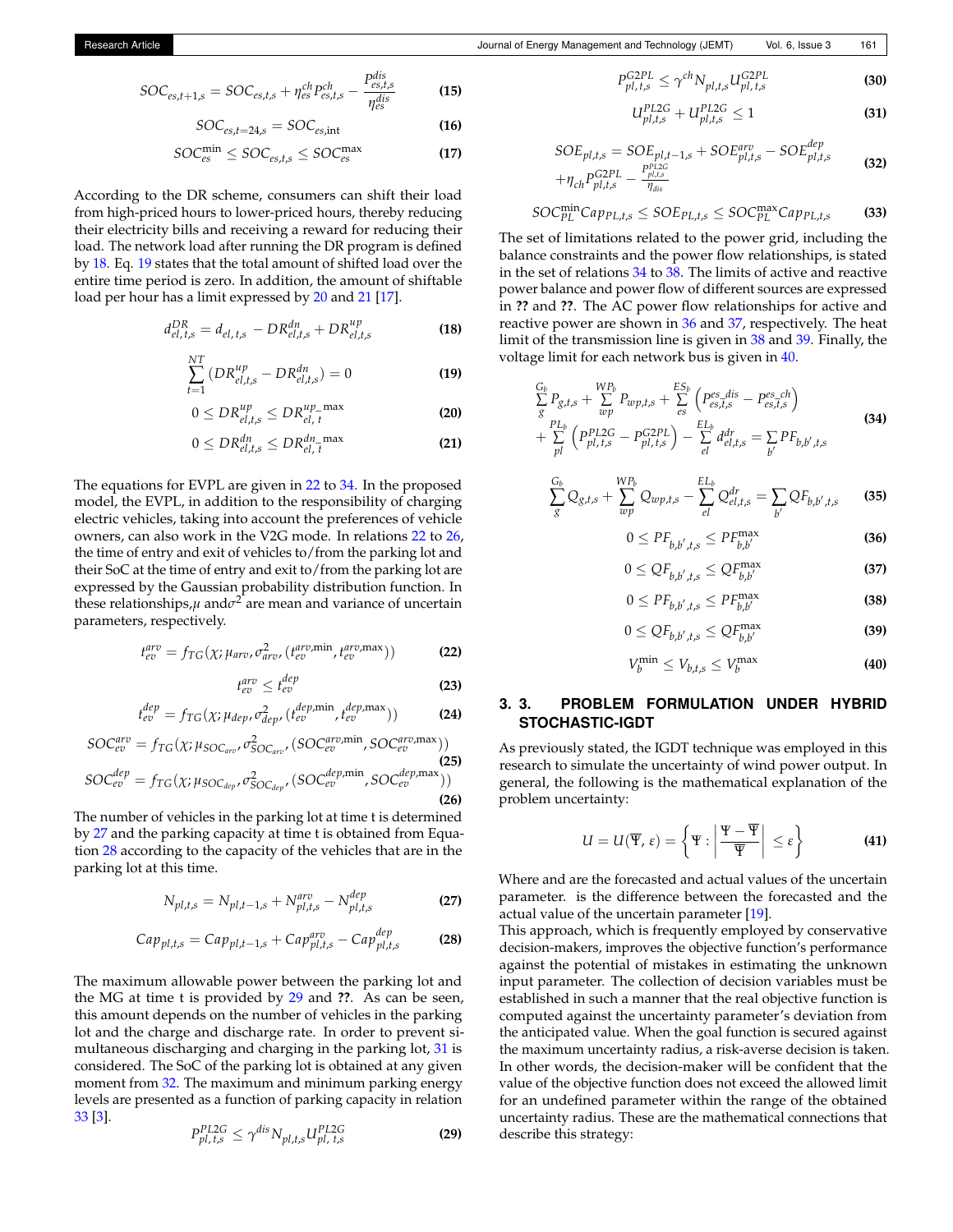$$
\alpha(X, \Delta_C) = Max \left\{ \varepsilon : \left( \underset{\Psi \in U(\bar{\Psi}, \varepsilon)}{Max} OF \leq \Delta_C = (1 + \beta) OF_b \right) \right\}
$$
\n(42)

In the above relation, and are the critical value and the base value of the objective function and X are the problem decision variables, respectively. The unknown parameter has a negative impact on the objective function in the risk aversion strategy. As a result, the system operator considers a higher cost in proportion to the undesired wind energy deviation in this plan, which is expressed as a two-level problem in the following equations.

<span id="page-4-0"></span>
$$
\alpha = \max \ \varepsilon \tag{43}
$$

$$
\max \sum_{t=1}^{NT} \sum_{g=1}^{NC} (su_{g,t} + sd_{g,t})
$$
\n
$$
+ \sum_{s=1}^{NT} p_s \left\{ \sum_{t=1}^{NT} \sum_{g=1}^{NC} (\beta_g P_{g,t,s} + c_g I_{g,t}) + \sum_{t=1}^{NT} \sum_{p=1}^{NPL} C_{pl}^{evpl} P_{p1,t,s}^{dis\_evpl} + \sum_{t=1}^{NT} \sum_{eS} C_{es}^{bes} P_{es,t,s}^{dis\_es} + \sum_{t=1}^{NT} \sum_{eI} C_{el}^{cl} D R_{el,t,s}^{dn} \right\} \leq \Delta_C
$$
\n(44)

$$
(1 - \varepsilon) P_{wp,t}^{-} \le P_{wp,t} \le (1 + \varepsilon) P_{wp,t}^{-} \tag{45}
$$

<span id="page-4-1"></span>
$$
(2) - (41) \t\t (46)
$$

In this section, the suggested two-level optimization problem has been reduced to a single-level problem in order to be solved by standard solvers. As previously stated, forecast error in wind power output is modelled using a risk aversion methodology, which raises operational costs. As a result, only the decrease in wind power output has a negative impact on the MG operating cost in this methodology. As a consequence, the two-level problem denoted by [43](#page-4-0) to [46](#page-4-1) may be reduced to a single-level problem, as shown below. The flowchart of how to solve the introduced model is presented in Figur[e1.](#page-4-2)

$$
\alpha = \max \ \varepsilon \tag{47}
$$

$$
\sum_{t=1}^{NT} \sum_{g=1}^{NG} (su_{g,t} + sd_{g,t})
$$
\n
$$
+ \sum_{s=1}^{NS} p_s \begin{bmatrix} \sum_{t=1}^{NT} NG & \sum_{g=1}^{NG} (\beta_g P_{g,t,s} + c_g I_{g,t}) \\ + \sum_{t=1}^{NT} NPL & \sum_{g=1}^{evpl} P_{pl,t,s}^{dis\_evpl} \\ + \sum_{s=1}^{NT} \sum_{g=1}^{NT} \sum_{e=1}^{NG} C_{es}^{bes} P_{es,t,s}^{dis\_es} \\ + \sum_{t=1}^{NT} \sum_{e=1}^{NCL} C_{el}^{edr} DR_{el,t,s}^{dn} \\ + \sum_{t=1}^{NT} \sum_{e=1}^{NG} C_{el}^{edr} DR_{el,t,s}^{dn} \end{bmatrix} \leq \Delta_C
$$
\n(48)

$$
P_{wp,t} = (1 - \varepsilon) P_{wp,t} \tag{49}
$$

$$
(2) - (41) \t\t (50)
$$

# **4. RESULTS**

An islanded MG with the existence of developing energy sources under uncertainties is investigated in order to assess the suggested model. The studied MG with respect to developing sources is shown in Figur[e2.](#page-5-0) Information about the MG is given in the reference [\[22\]](#page-7-15). Information on DGUs can be found in[\[23\]](#page-7-16). In addition, the entry time of vehicles into the parking lot, their exit time and their SoC when entering and leaving the parking lot are determined based on the Monte Carlo simulation, with an average entry time of 8, an exit time of 16, and an initial and final energy level of 0.4 and 0.8. The maximum charge and discharge rate of the EES is 20 kW. The EES capacity is also considered to be 100 kWh. The efficiency of charging and discharging EES and EVPL are also assumed to be 0.9. The consumer participation factor in DRP is assumed to be 10% and the cost of implementing the DRP is estimated at 5 cents per kilowatt-hour. The electrical demand and predicted power of the wind unit is shown in Figur[e3.](#page-5-1) To simulate the uncertainty of power load and the behaviour of electric cars, 1000 scenarios are created using Monte Carlo simulations, which are then reduced to ten scenarios with the probability given in TAbl[e2.](#page-5-2) To simplify the scenario, the SCENRED tool in GAMS software was utilised [25]. The suggested model is represented as a mixed-integer linear programming (MILP) problem that is handled using GAMS' CPLEX solver. The proposed method is a convex optimization model and can be solved by commercial solvents such as CPLEX. The solution time of the proposed model is less than 5 seconds, which can be easily used for MGs with more DGUs, loads, and lines. To assess the suggested model, the following two cases are studied:

Case 1: Optimal operation of islanded MG under two-stage stochastic programming

Case 2: Optimal operation of islanded MG under hybrid IGDTstochastic model

<span id="page-4-2"></span>

**Fig. 1.** Flowchart related to how to solve the proposed problem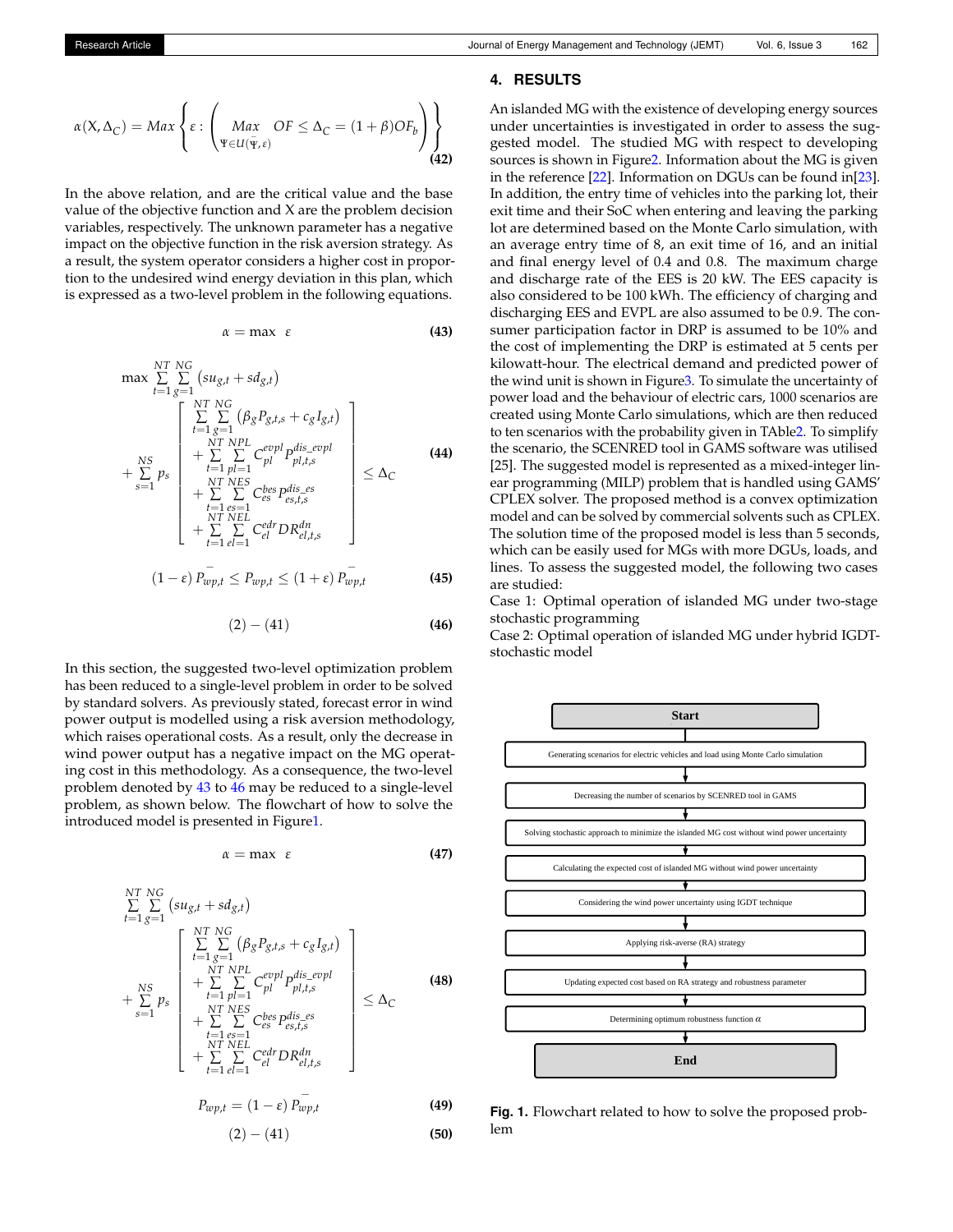<span id="page-5-0"></span>

**Fig. 2.** The studied MG with emerging resources

<span id="page-5-1"></span>

**Fig. 3.** Forecasted electrical demand and wind power

**Table 2.** The probability of scenarios

<span id="page-5-2"></span>

| Scenarios   |      |      |      |      | 5    |
|-------------|------|------|------|------|------|
| Probability | 0.11 | 0.04 | 0.07 | 0.13 | 0.15 |
| Scenarios   | 6    |      | 8    | 9    | 10   |
| Probability | 0.07 | 0.18 | 0.1  | 0.07 | 0.08 |

Case 1: In this case, uncertainties related to electric demand and electric vehicles are considered and uncertainties related to wind units are ignored. Figure [4](#page-5-3) shows the hourly scheduling of DGUs. It can be seen that units G1 and G2 are committed at all hours in order to meet the maximum demand for electricity since these units are the cheapest power plants. Unit G3 also participates in all hours, but the amount of participation depends to some extent on the amount of demand. Unit G4, as the most costly unit, also participates between hours 10 and 22, when the demand is high and the production capacity of the wind unit is low, and provides part of the electricity demand required by the system. In this case, the operating cost is \$1217.62. Figur[e5](#page-5-4) depicts the EES charging and discharging schedule during a 24 hour cycle. It can be observed that the EES system is in charging mode in the early hours when the network's electrical demand is minimal. It is subsequently worked in discharging process during the hours when the network demand is mostly increased, resulting in a reduction in operating costs. Furthermore, while the EES system is in the charging mode, the energy level in the EES is boosted, and when the EES system is in the discharged mode, the energy level in the EES is decreased. The EES's goal

is to decrease the power output of costly power plants during peak hours of energy pricing. Without taking into account the EES, the operating cost is \$1235.9.

<span id="page-5-3"></span>

**Fig. 4.** . Power dispatch of units

<span id="page-5-4"></span>

**Fig. 5.** . Optimal schedule of EES

DR also transfers the load from peak to low demand hours, lowering the cost of daily operation. Figure<sup>6</sup> illustrates that a substantial percentage of the load is moved from peak to nonpeak hours, resulting in a decrease in the involvement of costly unit G4 to satisfy part of the peak demand. Electric vehicles are also charged based on the time of entry, exit and their initial and final energy level in the MG. It can be seen from Figur[e7](#page-6-7) that in the early hours of entering the parking lot, the operator tends to charge the vehicles because the amount of electricity demand is lower during these hours. In addition, smart parking acts as a producer during peak hours of electricity demand and can inject some power into the grid, reducing the participation of expensive power plants G4 to provide part of the load. The operation cost without the presence of DR and V2G mode of EVPL is equal to \$1259.41. It should be noted that without the presence of all emerging energy sources, the cost of operation is equal to \$1276.31.

Case 2: In this case, in addition to the uncertainties stated in the previous case, the uncertainties associated with wind energy are taken into account. The value of  $β$  is raised from 0 to 0.05 in order to assess the IGDT-based robust strategy. The base operating cost is assumed to be \$1217.62, which is equivalent to the expected operating cost in the presence of emerging energy sources. Figur[e8](#page-6-8) shows that as  $β$  increases, the value of the optimal function *α* and the daily operating cost increase. This means that the operator must incur higher operating costs to handle a broader range of the wind energy prediction error. For example, for *β* equal to 0.01 and 0.04, the optimal value of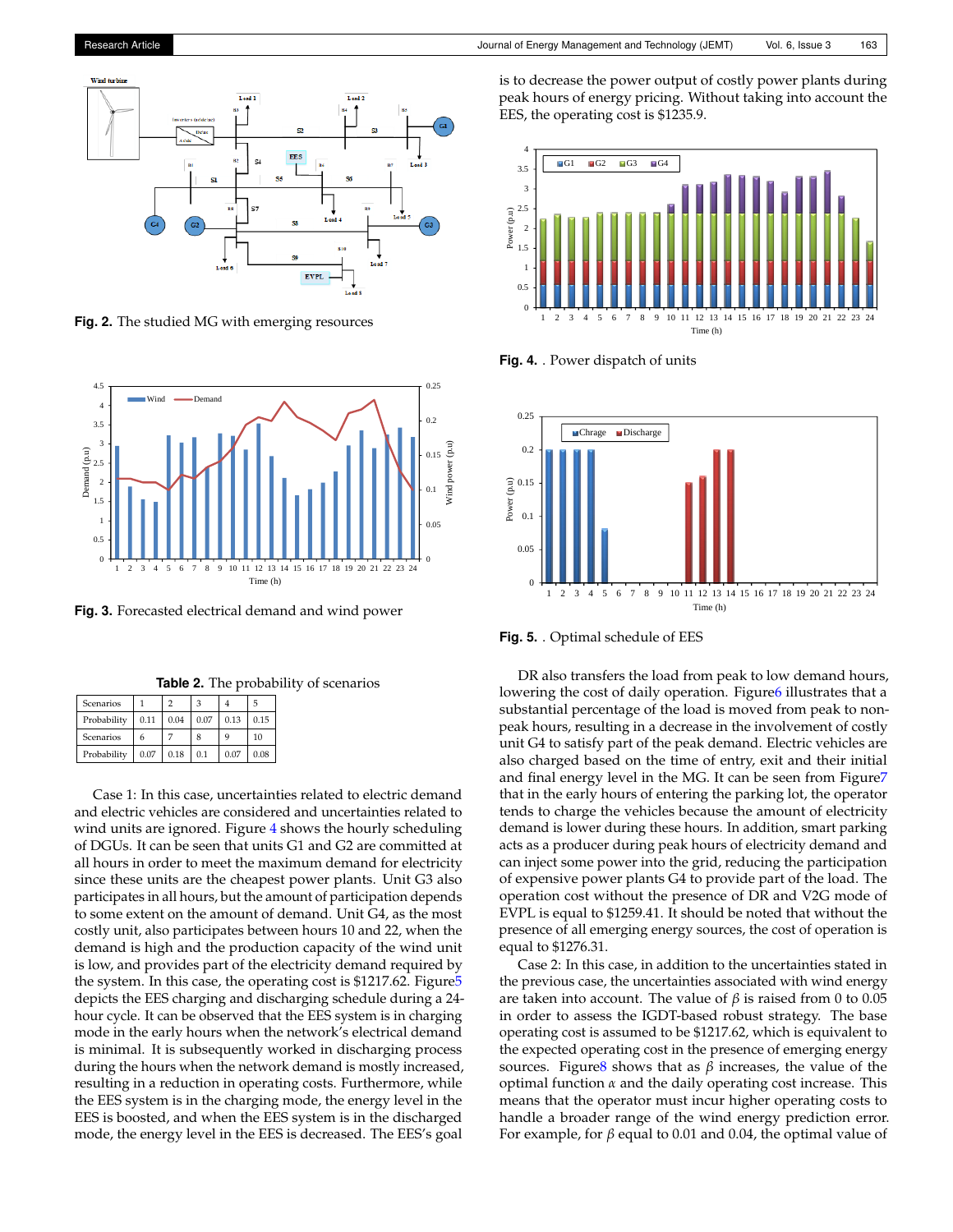<span id="page-6-6"></span>

**Fig. 6.** The effect of DR on the power demand

<span id="page-6-7"></span>

**Fig. 7.** Optimal schedule of EVPL

*α* is equal to 0.07 and 0.33, respectively, which means that by increasing  $β$  by 0.04, the operator can guarantee a maximum operating cost of \$1266 if the error in wind energy prediction does not exceed 33%. Figur[e9](#page-6-9) shows the impact of the parameter *β* on the power dispatch of unit G4. It is observed that with increasing *β*, the participation rate of unit G4 has increased significantly in order to supply the network load. This is due to the fact that with enhancing *β*, the operator takes a more risky approach in order to make the robust strategy to wind power uncertainty. Therefore, under the risk aversion strategy, the operator's dependence on changes in wind production capacity decreases, and instead, the participation rate of expensive power plants and the daily operating cost increase.

<span id="page-6-8"></span>

**Fig. 8.** The effect of robustness parameter *β* on *α* and cost

<span id="page-6-9"></span>

**Fig. 9.** The effect of robustness parameter *β* on power dispatch of unit G4

#### **5. CONCLUSION**

This paper presented a two-stage hybrid IGDT-stochastic approach to the optimal energy management of an islanded MG under uncertainties. In the proposed model, wind energy uncertainty was modeled based on the IGDT method without the use of scenario generation. Uncertainty related to electric charge and the behavior of electric vehicles were also modeled under a twostage stochastic approach. The proposed hybrid approach simultaneously benefits from both IGDT approaches and scenariobased stochastic programming. In the investigated approach, the MG operator was able to achieve an acceptable operating cost within a tolerable range of wind power generation errors and plan the resources under its ownership accordingly. In addition, the operator must incur higher operating costs to achieve a robust model to managing fluctuations in wind power. Also, the proposed MG was equipped with emerging energy sources such as EES systems, EVPL and DRP, which the optimal use of these resources under the integrated approach reduced the daily operating costs by 4.8%. In future works, we will mainly focus on the optimal scheduling of energy-water MGs in the presence of multiple conversion resources. In addition, new hybrid models will be adopted to control uncertainties.

## **REFERENCES**

- <span id="page-6-0"></span>1. A. Mansour-Saatloo, M. A. Mirzaei, B. Mohammadi-Ivatloo, and K. Zare, "A risk-averse hybrid approach for optimal participation of powerto-hydrogen technology-based multi-energy microgrid in multi-energy markets," Sustainable Cities and Society, vol. 63, p. 102421, 2020.
- <span id="page-6-1"></span>2. M. A. Mirzaei, A. Sadeghi-Yazdankhah, B. Mohammadi-Ivatloo, M. Marzband, M. Shafie-khah, and J. P. Catalão, "Integration of emerging resources in IGDT-based robust scheduling of combined power and natural gas systems considering flexible ramping products," Energy, vol. 189, p. 116195, 2019.
- <span id="page-6-2"></span>3. R. Noroullahi, N. Dolati, and A. Ahmadian, "The CVaR-based risk assessment of the electric vehicle's intelligent parking lots with energy storage devices including equalizers and fuel cell," Journal of Energy Management and Technology, vol. 6, pp. 1-8.
- <span id="page-6-3"></span>4. I. Shavel, Y. Yang, R. Lueken, A. O'Brien, and C. McIntyre. The Value of Flexible Generation in ERCOT with High Renewable Penetration. Available: http://blogs.edf.org/texascleanairmatters/files/2016/05/Brattle-IV-Executive-Summary-Final-17-may-2016.pdf.
- <span id="page-6-4"></span>5. M. Jadidbonab, S. Madadi, and B. Mohammadi-ivatloo, "Hybrid strategy for optimal scheduling of renewable integrated energy hub based on stochastic/robust approach," Journal of Energy Management and Technology, vol. 2, pp. 29-38, 2018.
- <span id="page-6-5"></span>6. M. A. Mirzaei, M. Hemmati, K. Zare, M. Abapour, B. Mohammadi-Ivatloo, M. Marzband, et al., "A novel hybrid two-stage framework for flexible bidding strategy of reconfigurable micro-grid in day-ahead and